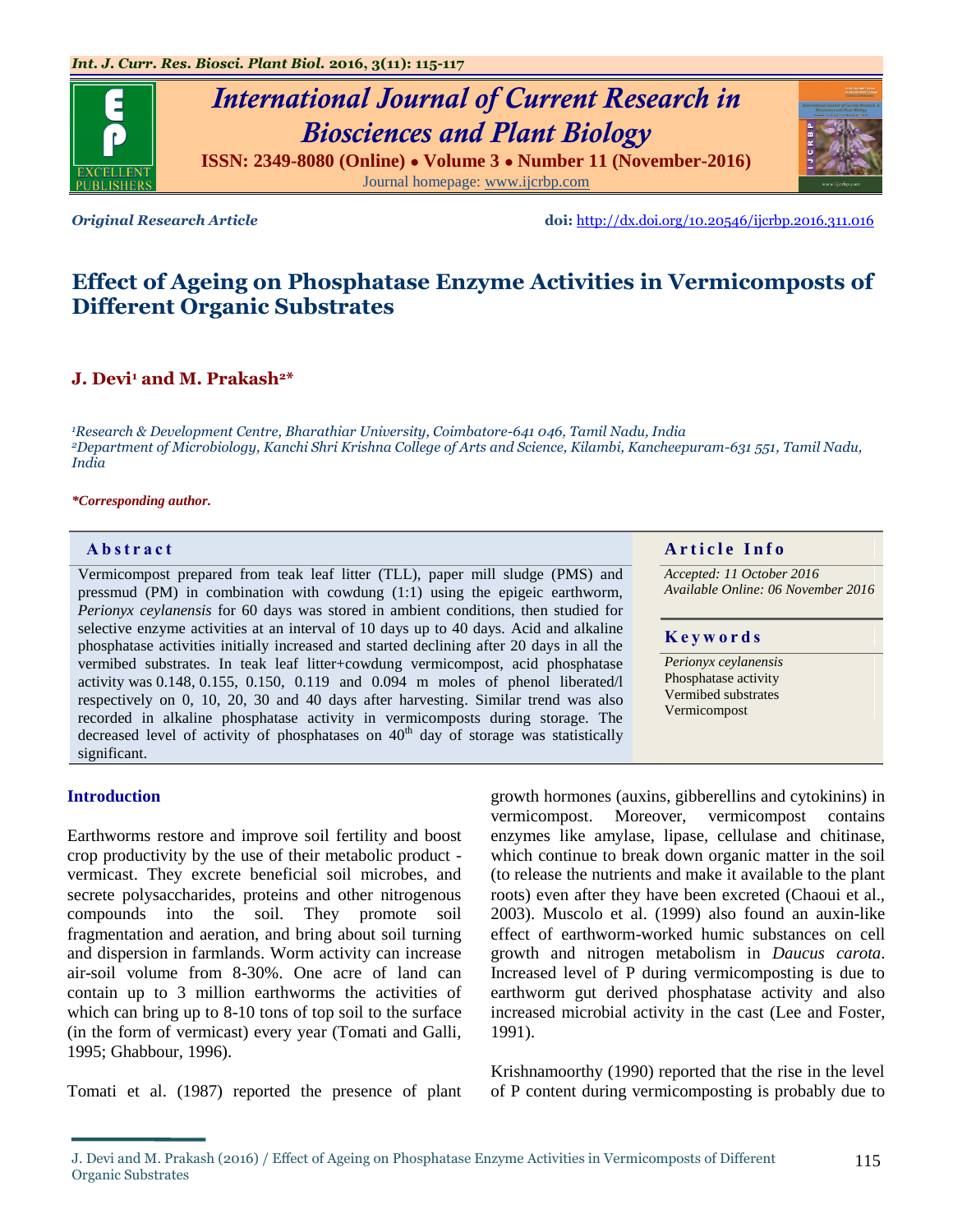mineralization and mobilization of P due to bacterial and faecal phosphatase activity of earthworms. Hence the activity of phosphatases is very essential even after harvesting of vermicompost. Considering this in the present study, acid and alkaline phosphatases activity in the vermicompost after harvesting has been carried out during storage up to 40 days.

# **Materials and methods**

Teak leaf litter (TLL) was collected from an agroform near KSK College, Kanchipuram. The paper mill sludge (PMS) was procured from a private mill near Kanchipuram. The filter mud or pressmud (PM) was collected from Cheyyar Co-operative Sugar Mills Ltd., located in Thenthandalam, Anakkayur, Thiruvannamalai District, Tamil Nadu. The cowdung was collected from nearby cattle sheds in fresh form and allowed to stabilize for one week and used for the study.

The organic substrates, TLL, PMS and PM were subjected to initial decomposition in rectangular draining cement tanks of 75cm×60cm×45cm size by sprinkling water, regular mixing and turning of the substrates for 20 days. The earthworm, *Perionyx ceylanensis* Mich. was mass multiplied in cow dung and used for vermicomposting studies. The ratio of organic substrate mix, i.e., 1:1 (50:50) proportion on dry weight basis was used in the present study. Accordingly, the predecomposed organic substrates were mixed with cowdung in 1:1 ratio on dry weight basis, transferred to vermibeds and moistened to hold 60-70% moisture content.

The vermicomposting studies were carried out for 60 days using *P. ceylanensis* in three replicates twice under controlled conditions. On  $60<sup>th</sup>$  day, the experiment was terminated and the vermicompost was harvested and sampled for phosphatase enzymes (day 1) *viz.,* alkaline phosphatase and acid phosphatase were estimated from the vermicompost filtrates using the method of Lowry et al. (1954) up to 40 days at an interval of 10 days, i.e, on day 1, 10, 20, 30 and 40. The results were statistically compared using Duncan's multiple range test.

## **Results and discussion**

The increase of enzyme activities in vermibed substrates is mainly due to the increased surface area during fragmentation and decomposition, and increased microbial activity which has been reported by earlier workers (Tiwari et al., 1989). While studying the effect of different organic wastes, and microbial inoculants on chemical and biochemical properties of vermicompost, Pramanik et al. (2007) reported that cow dung was the best substrate for vermicomposting and the application of lime (5 g/kg) and inoculation of microorganisms increased the nutrient content in vermicompost and also phosphatases and urease activities. In the present study cowdung was used along with organic substrates in 1:1 ratio.

In the present study, both acid and alkaline phosphatase activities initially increased and started declining after 20 days in all the vermibed substrates. In teak leaf litter+cowdung vermicompost, acid phosphatase activity was 0.148, 0.155, 0.150, 0.119 and 0.094 m moles of phenol liberated/l respectively on 0, 10, 20, 30 and 40 days after harvesting (Table 1). The acid phosphatase activity in paper mill sludge + cowdung vermicompost was 0.126, 0.137, 0.118, 0.105 and 0.089 m moles of phenol liberated/l respectively on 0, 10, 20, 30 and 40 days after harvesting. In pressmud  $+$  cowdung, it was 0.154, 0.161, 0.146, 0.127 and 0.113 m moles of phenol liberated/l respectively on 0, 10, 20, 30 and 40 days after harvesting (Table 1). Similar trend was also recorded in alkaline phosphatase activity in vermicomposts during storage. The increase of acid and alkaline phosphatases up to 10-20 days storage was statistically significant; however, the activity started declining thereafter and the decreased level of activity of phosphatases was statistically significant.

| <b>Vermicompost</b>           | <b>Storage days</b>  |                    |              |                      |                      |  |
|-------------------------------|----------------------|--------------------|--------------|----------------------|----------------------|--|
|                               |                      | 10                 | <b>20</b>    | 30                   | 40                   |  |
| Teak leaf litter $+$ cowdung  | 0.148 <sup>a</sup>   | $0.155^{b}$        | $0.150^{ab}$ | 0.119 <sup>c</sup>   | $0.094$ <sup>d</sup> |  |
| Paper mill sludge $+$ cowdung | 0.126 <sup>a</sup>   | $0.137^{b}$        | $0.118^{ac}$ | $0.105$ <sup>d</sup> | 0.089e               |  |
| $Pressmud + cowdung$          | $0.154$ <sup>a</sup> | 0.161 <sup>a</sup> | $0.146^{b}$  | $0.127^{\circ}$      | $0.113$ <sup>d</sup> |  |

(\* m moles of phenol liberated / l). The values with same alphabets between composting days are significantly different at *p*=0.05 level.

J. Devi and M. Prakash (2016) / Effect of Ageing on Phosphatase Enzyme Activities in Vermicomposts of Different Organic **Substrates** 116